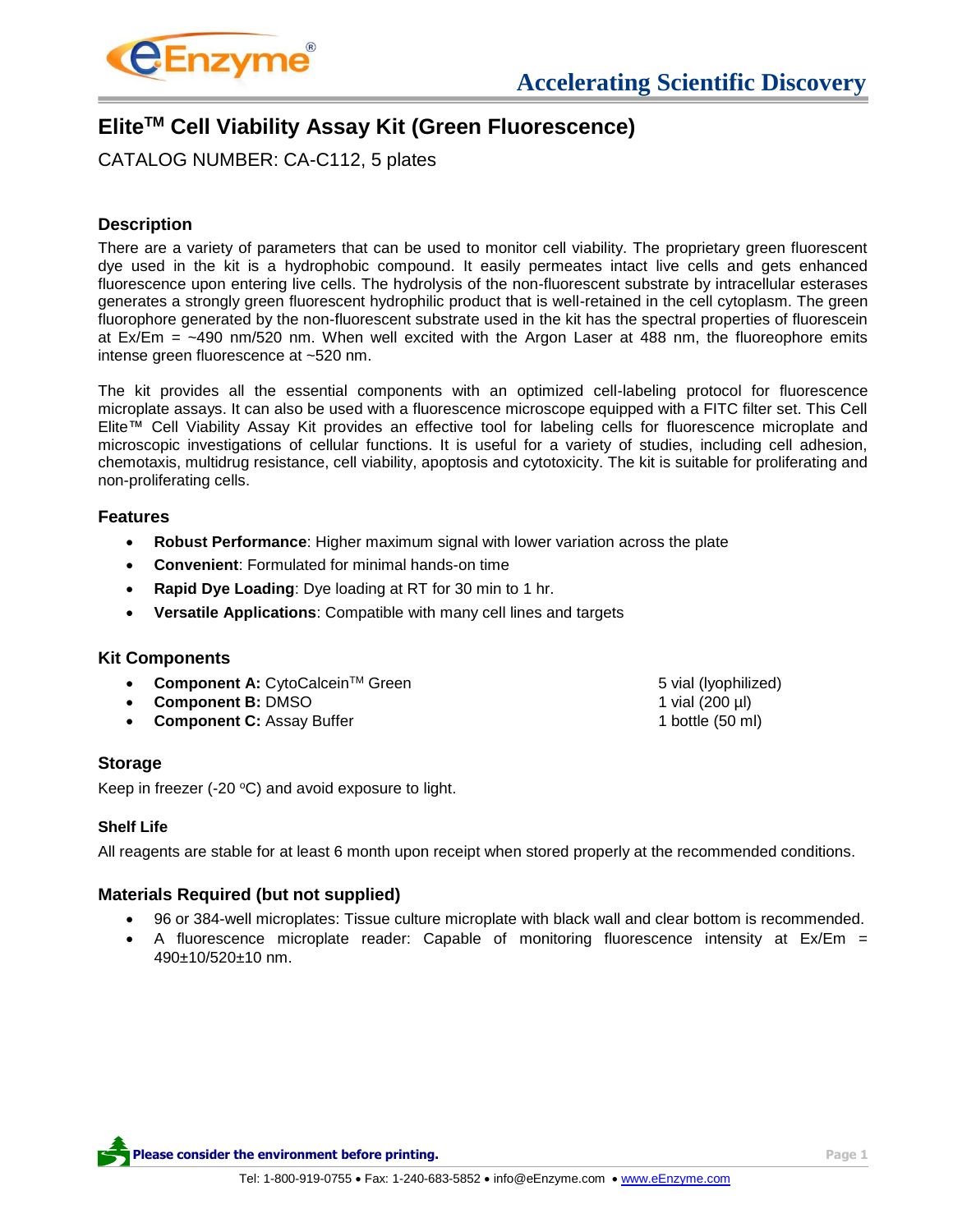

### **Assay Protocol for 96-Well Plate**

#### **1. Prepare the cells:**

Plate 100 to 100, 000 cells/well in a tissue culture microplate with black wall and clear bottom. Add test compounds into the cells and incubate for a desired period (such as 24, 48 or 96 hours) in a 37 °C, 5% CO<sup>2</sup> incubator. For blank wells (medium without the cells), add the same amount of compound buffer. The suggested total volume is 100 μl for a 96-well plate, and 25 μl for a 384-well plate.

*Note:* Each cell line should be evaluated on an individual basis to determine the optimal cell density for proliferation or cytotoxicity induction. For proliferation assays, use fewer cells; for cytotoxicity assays, use more cells to start with.

#### **2. Prepare the dye-loading solution:**

- 2.1 Thaw one of each kit component at room temperature before use.
- 2.2 Prepare CytoCalcein™ Green stock solution: Add 20 μl of DMSO (**Component B**) into the vial of CytoCalcein™ Green (**Component A**), and mix well.

*Note:* 20 μl of CytoCalcein™ Green stock solution is enough for one plate. Unused CytoCalcein™ Green stock solution can be aliquoted and stored at  $\lt$  -20 °C for one month if the tubes are sealed tightly. Protect from light and avoid repeated freeze-thaw cycles.

2.3 Prepare CytoCalcein™ Green dye-loading solution for one cell plate: Add the whole content (20 μl) of CytoCalcein™ Green stock solution (from Step 2.2) into 10 mL of Assay Buffer (**Component C**), and mix well. The working solution is stable for at least 2 hours at room temperature.

*Note:* If the cells, such as CHO cells, contain organic-anion transporters which cause the leakage of the fluorescent dye over time, a probenecid stock solution should be prepared and added to the loading buffer at a final in-well working concentration of 1-2.5 mM. Aliquot and store the unused probenecid stock solution at or below -20 °C.

#### **3. Run the cell viability assay:**

3.1.Treat cells with test compounds as desired (from Step 1).

**Note:** It is not necessary to wash cells before adding compound. However, if the tested compounds are serum sensitive, growth medium and serum factors can be aspirated away before adding compounds. Add 100 μl/well (96-well plate) or 25 μl/well (384-well plate) of 1X Hank's salt solution, and 20 mM Hepes buffer (HHBS) or the buffer of your choice after aspiration. Alternatively, cells can be grown in serum-free media.

- 3.2.Add 100 μl/well (96-well plate) or 25 μl/well (384-well plate) of dye-loading solution (from Step 2.3).
- 3.3. Incubate the dye-loading plate at room temperature or 37 °C for 1 hour, protected from light. (The incubation time could be from 15 minutes to overnight. We obtained the optimal results with the incubation time less than 4 hours.)
	- a. *Note:* The appropriate incubation time depends on the individual cell type and cell concentration used. Optimize the incubation time for each experiment.
	- b. *Note:* DO NOT wash the cells after loading.
	- c. *Note:* For non-adherent cells, it is recommended to centrifuge cell plates at 800 rpm for 2 minutes with brake off after incubation.

3.4. Monitor the fluorescence intensity at Ex/Em = 490/525 nm.

**Please consider the environment before printing. Page 2 Page 2**